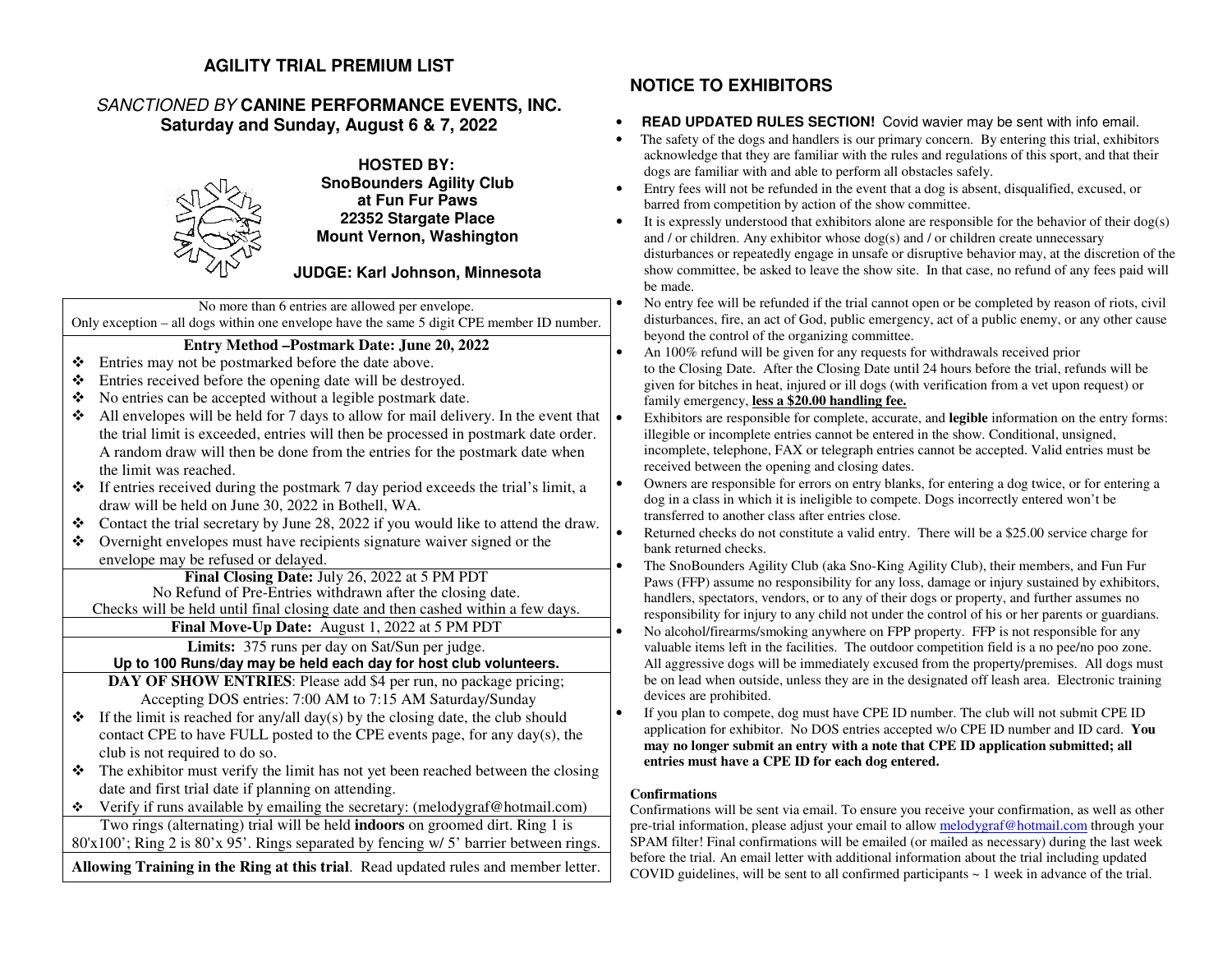## **SHOW COMMITTEE**

| <b>Trial Chair</b>                          | <b>Trial Secretary</b>                                                                                                  |  |  |
|---------------------------------------------|-------------------------------------------------------------------------------------------------------------------------|--|--|
| Carole Pettenski<br>seeingspots57@gmail.com | Melody Mierisch-Graf<br>16732 122 <sup>nd</sup> Place NE<br>Bothell, WA 98011<br>melodygraf@hotmail.com<br>425-398-1525 |  |  |
| <b>Committee Members</b>                    |                                                                                                                         |  |  |
| Kendal Harr: Club President                 |                                                                                                                         |  |  |
| Sandy Cox: Chief Ring Steward               |                                                                                                                         |  |  |
| Members at Large: Wendi Donaldson,          |                                                                                                                         |  |  |
| Kathy Losacco, Sheila Leitch, Marsha Skewis |                                                                                                                         |  |  |
|                                             |                                                                                                                         |  |  |
| Caturday Aug & 2022                         | $C$ undov Aug 7<br>ממ∩מ                                                                                                 |  |  |

| Saturday, Aug 6, 2022    | Sunday, Aug 7, 2022       |
|--------------------------|---------------------------|
| (Small to Tall)          | (Tall to Small)           |
| Jackpot (Ring 2)         | <b>FullHouse (Ring 2)</b> |
| Jumpers (Ring 1)         | <b>Wildcard (Ring 1)</b>  |
| <b>Standard (Ring 2)</b> | <b>Standard (Ring 2)</b>  |
| Colors (Ring 1)          | Snooker (Ring 1)          |
| Snooker (Ring 2)         | Jackpot (Ring 2)          |

Sat  $&$  Sun – **Measuring/Check-In**: 7:15-7:45 AM Judge's Briefing & Walk-thru: 7:45 AM Judging begins at 8:00 AM

All dogs will need to be measured by an approved judge if on the measuring sheet or do not have a P-card. If a dog cannot be measured, they can't show. Dogs needing to be measured will be notified via email shortly before the trial.

**There will be no measuring of dogs after judge's briefing begins each day – all dogs without a permanent height card must be measured before the judges briefing to show that day – there will be NO EXCEPTIONS.** 

**Obstacles**: The following obstacles may be used. Obstacle specifications shall meet the current CPE obstacle requirements:

| Aframe-9' sides, rubber granules, slats     | Dog Walk – 12' planks, rubber granules, slats |  |  |
|---------------------------------------------|-----------------------------------------------|--|--|
| Teeter-12' plank, rubber granules, slatless | Weave poles $-24$ " poles - center to center  |  |  |
| Jumps: Bar, Spread, Panel                   | Saloon door tire, Open Tunnels                |  |  |
| Pause Table – rubber granule – games only   |                                               |  |  |

**Prizes & Awards:** Placement rosettes or ribbons will be awarded for 1<sup>st</sup> through 4<sup>th</sup> place for Qualifying and non-qualifying scores for all classes. Dogs with an NT (no time) are not eligible for any ribbons. Qualifying ribbons will be awarded to all dogs receiving a qualifying score and Jr. Handlers in Standard.

*If you may finish a C-ATCH or C-ATE during this trial, please inform the Trial Secretary by move-up deadline so we can have a special ribbon available for you.*

**Rules and Regulations:** Rules and regulations of Canine Performance Events currently in effect shall apply at this event. Exhibitors are expected to have read and agree to comply with these rules and regulations. Copies of the rules and membership application may be obtained from the CPE website at www.k9cpe.com.

**Move-Ups:** We will accept day-to-day move-ups at this trial if trial secretary is notified within 20 minutes of when last results of day are printed. No move-ups will be allowed if TS is notified on the day of the run. Please write down pertinent info on move-up sheet.

**Food:** Snacks may be complimentary for volunteer workers dependent on covid protocols. Please plan on bringing your lunch.

**Donations:** We will be collecting ribbon donations for Chase Away K-9 Cancer in memory of Sierra Mierisch-Graf. Feel free to bring a picture of a pup to post on the board that you would like to honor that has succumbed to cancer.

**Vendors:** Vendors must have prior approval from both SnoBounders AND Fun Fur Paws. Additionally Vendors must provide proof of insurance and a valid business license. For further information, contact Carol Pettenski at seeingspots57@gmail.com.

**Volunteers:** We **LOVE** our volunteers. All workers get a small gift. There will be a white board available for you to sign up to volunteer for a class. Volunteers receive complimentary raffle tickets for free runs and lunch! We couldn't do the trial without you! **Thank you in advance for helping!** 

### **PLEASE EXERCISE YOUR DOG RESPONSIBLY! PLEASE PICK UP AFTER YOUR DOG AT THE SHOW SITE AND HOTELS! ALL DOGS MUST BE ON LEASH EXCEPT WHEN IN THE RING OR IN FENCED WARM UP AREA. THERE IS A LEASH LAW IN THE TRIAL SITE'S STATE.**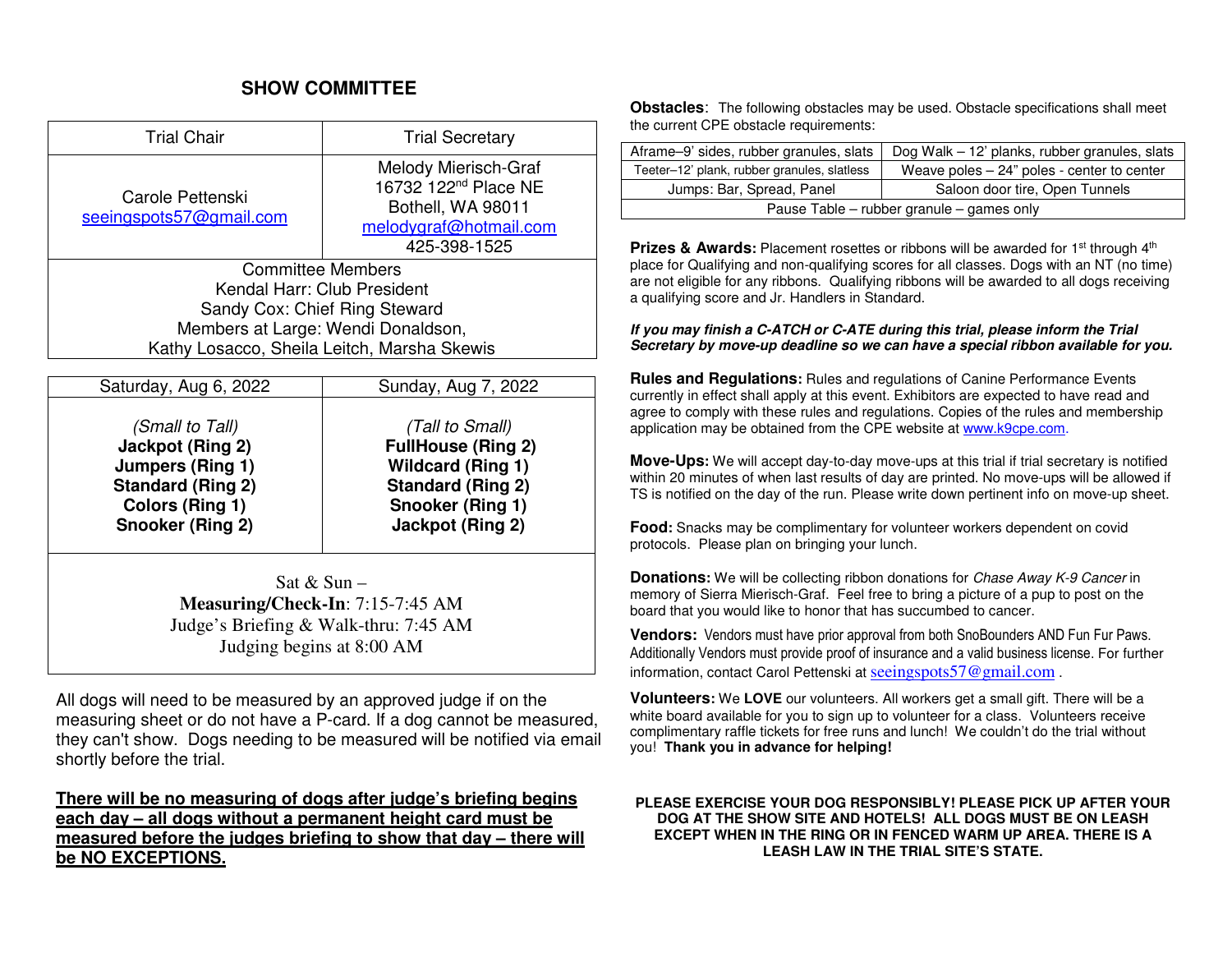**Updated CPE trial rules shortened version – Questions?** See the rules page on the website, www.k9cpe.com & your printed rulebook. .for registration info, "Registering with CPE" and further info on height categories and rules. If you have further questions, email CPE – cpe@charter.net .

#### **Jump Heights** – no dog will jump lower than 4"

P-Card = Permanent Card: the lowest allowable Regular height a dog may jump in CPE.

| Measurement           | Regular (P-card or higher) | Veterans | Enthusiast  | Specialist |
|-----------------------|----------------------------|----------|-------------|------------|
| 8" or less            | 4"                         | 4"       | $\Lambda$ " | 4"         |
| over 8", 12" or less  | 8"                         | 4"       | $\Lambda$ " | 4"         |
| over 12", 16" or less | 12"                        | 8"       | 8"          | 4"         |
| over 16", 20" or less | 16"                        | 12"      | 12"         | 8"         |
| over 20", 24" or less | 20"                        | 16"      | 16"         | 12"        |
| over 24"              | 24"                        | 20"      | 20"         | 16"        |

#### **General CPE rules for entries/show site**:

- $\triangleright$  Dogs must be at least 15 months or older the first day of the trial.
- $\triangleright$  Blind (both eyes), lame, in season or aggressive dogs may not enter the show. The Club may choose to exclude any of the above from the site.
- $\triangleright$  Dogs must be registered with CPE prior to the closing date of the trial, or by the trial date for Day Of Show entries. Registration forms are on the Forms page: www.k9cpe.com. Forms MUST be mailed to CPE and are processed 2-3 times per week. CPE ID numbers are emailed to legible email addresses. Registrations can only be processed from mailed forms.
- $\triangleright$  Dogs must be able to be measured at their first show. If a dog cannot be measured, the dog cannot run and no refund will be issued. Dogs within ½" of a jump height require at least one more measurement. When dogs reach their second birthday, a measurement is required. All dogs must be measured at their first trial regardless of jump height.
- $\triangleright$  Only CPE Judges can measure dogs.<br> $\triangleright$  Electronic shock collars are not allowe
- $\triangleright$  Electronic shock collars are not allowed at ANY CPE trial training or bark.
- $\blacktriangleright$  Handlers in all classes are permitted to walk the course, without a dog, prior to the start of the class. If one walk-through is held for a class, it shall be 5 minutes followed by a 5-minute post walkthrough then first dog on the line. If 5 dogs are ready prior to the 5-minute post walk-through time completing the class may proceed. .If the walk-through is split into two or more walk-throughs, each walk-through will be 5 minutes, followed immediately by first dog on the line. If a handler has more than one dog, no matter the jump height, they are free to use the entire walk-through time as long as they are still ready to run when it is their turn. A warm-up jump shall be provided for all entered dogs. No relieving of dogs in the warm-up area.

#### **Dogs in the ring, leashes, exiting the ring**

- $\triangleright$  Dogs may enter the ring on a collar, quick release harness or head halti/leader. If prong collars are allowed per the show site, they may not be used to take a dog into the ring.
- **NEW!** *Dogs may run courses with or without one collar. Collars should preferably be quick release style, and may be flat buckle, rolled leather, or flea prevention. No attachments of any kind are allowed on the collar.* Leashes may not have anything (other than name/license tags) attached to them when used in the ring.
- $\triangleright$  All handlers have the choice to put their leash in their pocket or safely loop it around their waist or neck it does not have to be out of the doe's gight, have your if the doe interests with it during the m  $\blacktriangleright$ neck, it does not have to be out of the dog's sight, however, if the dog interacts with it during the run, it would be considered a toy and result in an NT.
- $\triangleright$  Dogs must be under the handler's control when leaving the ring or the judge may enter the run as No Time - NT.

#### **Four Paw Safety Rule – Contacts**

 $\triangleright$  When a contact is the correct obstacle and a dog places all four paws on the contact, it is<br>considered to baye engaged (attempted) the obstacle. If the dog leaves the obstacle with  $\blacktriangleright$ considered to have engaged (attempted) the obstacle. If the dog leaves the obstacle without completion after placing all four paws on it, this will result in a major fault or no points.

#### **While running on course**

- $\triangleright$  The handler will direct the dog through the course without a lead. The handler may use any verbal or visual commands to direct the dog through the course. The Judge may assess a 5fault penalty to elimination for any command that is not given in a sportsmanlike manner. Faults can be but are not limited to: foul or abusive language, display of anger, extreme frustration or excessive harshness. If the fault is severe enough, the Judge has the right to excuse the exhibitor from the ring and / or the remainder of the trial. If excused from the trial, a report would be filed with CPE. See Faults, Eliminations and Excusals.
- $\triangleright$  The handler may not carry anything that could aid the dog in its performance. Exclusion: Handicapped/Differently Abled Handlers using a cane, scooter, wheelchair, etc., to enable their progression around the course.
- $\triangleright$  Food, (includes fanny packs and leash attachments) are not allowed within 10' feet of the ring. Clickers, training whistles and squeaky toys are not to be used within distraction distance of the ring.
- $\triangleright$  Toys, training devices not allowed within 10' of the ring except as part of Declared Training in the Ring described above.
- $\triangleright$  No visible device can be used by the handler that can video or time the dog's run while in the ring.
- $\triangleright$  No device can be used on the handler or within a pocket that can notify the handler of the SCT for any class during a run (one example: wristwatch).
- $\triangleright$  The handler may not carry anything that could aid the dog in its performance. Exception noted above under prior to class starting.
- Exclusion: Handicapped/Differently Abled Handlers using a cane, scooter, wheelchair, etc., to enable their progression around the course.

#### **Declared Training In the Ring (TIR) Prior to Class Starting**

- Our club **will allow**, if the handler decides they may want to, use of a toy or training aid at any time during their run. The handler must approach the Judge during Walkthrough or previously in that trial day for the Judge to approve the toy or training aid for use on the course**.**
- Handler must alert the Judge upon entry to the ring that the dog will be **TIR**. Handler is then allowed to have a reasonably sized silent toy/aid with them for use once their run has started (this toy must be approved by the Judge of record **PRIOR** to the start of the class to determine its eligibility, absolutely no food/scents/audible devices). The toy is **NOT** allowed to be used in either gate chute or prior to the previous dog leaving the ring. •
- $\triangleright$  Timer will start the time either when the dog attempts the first obstacle, or the handler shows the toy to the dog. Timer will either blow whistle or sound horn at expiration of Large Dog SCT (Standard Course Time supplied and instructed by the Judge prior to each class).
- $\blacktriangleright$  Handler must put toy away and leave the ring with their dog expeditiously allowing the next dog to enter. **The dog may NOT run any part of the course on leash.**
- $\triangleright$  Although the Judge will not be judging for a score, they are required to watch the handler throughout their run both for safety and to ensure the team is proceeding through the course as designed by the Judge. The dog does not earn qualifiers or placements for this run.
- $\triangleright$  There is no resetting of knocked bars at any time by the handler.
- $\triangleright$  Handler may direct their dog to repeat an obstacle or sequence (up to 3 obstacles as designed) one time during their allotted time any further repetition of that sequence/obstacle or any other sequence/obstacle will result in an immediate end to their run signaled by the Judges thank-you or a whistle.

#### **The following items** *are* **considered training in the ring**:

- $\triangleright$  Violating the 4 paw safety rule (directing the dog back onto the contact)  $\triangleright$
- $\blacktriangleright$  Start line stay – leaving the dog and going back again to reposition the dog after the handler passes the plane of the first obstacle (before the handler leaves the dog, repositioning or repeated commandscan be a delay of start)
- $\triangleright$  Putting the dog back on the table in the point games  $\blacktriangleright$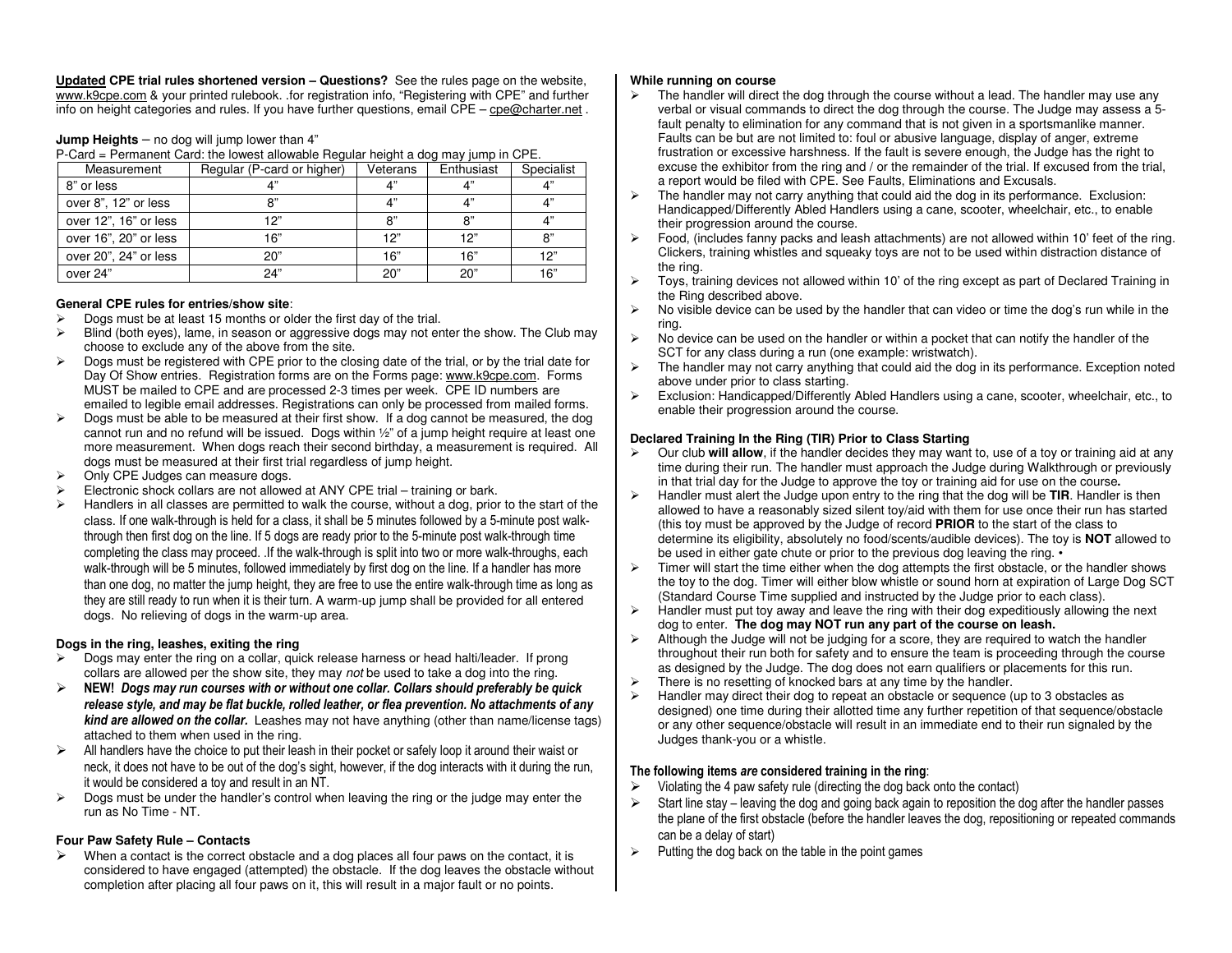## **Directions: 22352 Stargate Place, Mt Vernon WA 98274.**

From I-5 Northbound:and Southbound

- Take Exit #218 (Starbird Road)
- Go east on Starbird Rd to the 4-way stop at Bulson Rd
- Turn left onto Bulson Rd
- At the intersection with Tyee Rd, turn left to remain on Bulson Rd

• Turn right onto Stargate Place, at the sign for Fun Fur Paws Follow Stargate Place to the arena and parking area

At this time, there is no crating in the building. This may change as COVID guidelines change. If indoor crating is allowed, stalls must be shared and stall doors remain open. Please watch the dog at the end of your leash as others may not be watching theirs. There is plenty of parking. Currently, chairs are allowed ringside; however, this may change if COVID guidelines are updated.

# **Emergency Veterinarian:**

 AFTER HOURS & WEEKENDS 24 Hour Pet Emergency Center14434 Avon Allen Rd, Mount Vernon WA 98273 360-848-5911, 877-848-5913

STAFFED 24/7 Chuckanut Valley Veterinarian 896 N Burlington Blvd, Burlington WA 98233 360-757-3722

## *Directions to after hours & weekends 24-hour veterinarian:*

 Take FPP driveway and turn left onto Bulson Road. Turn right at intersection with Tyee Road. Turn right at intersection with Starbird Road (4-way stop sign). Continue on Starbird Road west and take the I-5 North on ramp. Take I-5 north to SR 536 exit. Turn left onto West Kincaid Street and cross over I-5. Turn right onto West Division Street and follow road over the Skagit River. At the intersection with Avon-Allen Road, turn left into the 24-Hour Pet emergency center.

## **Accommodations:** (*please verify pet policy before reserving*) **Best Western Plus Skagit Valley (Cottontree Inn), 360-428-5678**

**Best Western College Way Inn,** 360-424-4287

**Tulip Inn,** 360-428-5969

**Mount Vernon Quality Inn,** 360-428-7020

**Days Inn Mt. Vernon** 1-877-411-3436

# **RV Camping:**

 Overnight RV camping is available on the site. Make your reservations early as sites are limited! Email questions to melodygraf@hotmail.com **Please mail this FORM (below) INCLUDING PAYMENT, with your premium registration to Melody Mierisch.** 

### **---------------------------------------------------------------------------------------**

# **FPP CAMPING FORM**

## Please note:

 Toilet facilities are available but there are NO showers. FFP does NOT have sewer hookups nor a dump station. **There is no potable water on site so campers should bring their own potable water**. Each site has both 50-amp and 20-amp power available. Those needing 30-amp hookups will need to bring an appropriate adapter. Camping spots will be pre-assigned. Quiet hours are from 9 PM – 7 AM.

| Name:                                                  |
|--------------------------------------------------------|
| Phone                                                  |
| e-mail                                                 |
| Vehicle                                                |
| Description:                                           |
| Length of vehicle                                      |
| License plate :                                        |
| State Licensed:                                        |
| Type of power needed                                   |
| Special needs:                                         |
| Nights you will be staying: Thur Fri<br>Sat<br>Sun     |
| Hook-ups (\$30 per night) No hook-ups (\$15 per night) |

| Total amount |  |  |
|--------------|--|--|
| enclosed:    |  |  |

 $Check \#$ 

# **Make a** *separate check* **payable to Fun Fur Paws.**

 Camping fees are refundable if you do not attend the trial or make other plans for accommodations, but you must let us know at least a couple days before the trial date(s). No refunds after this. Please fill out this form and send it in with your premium.